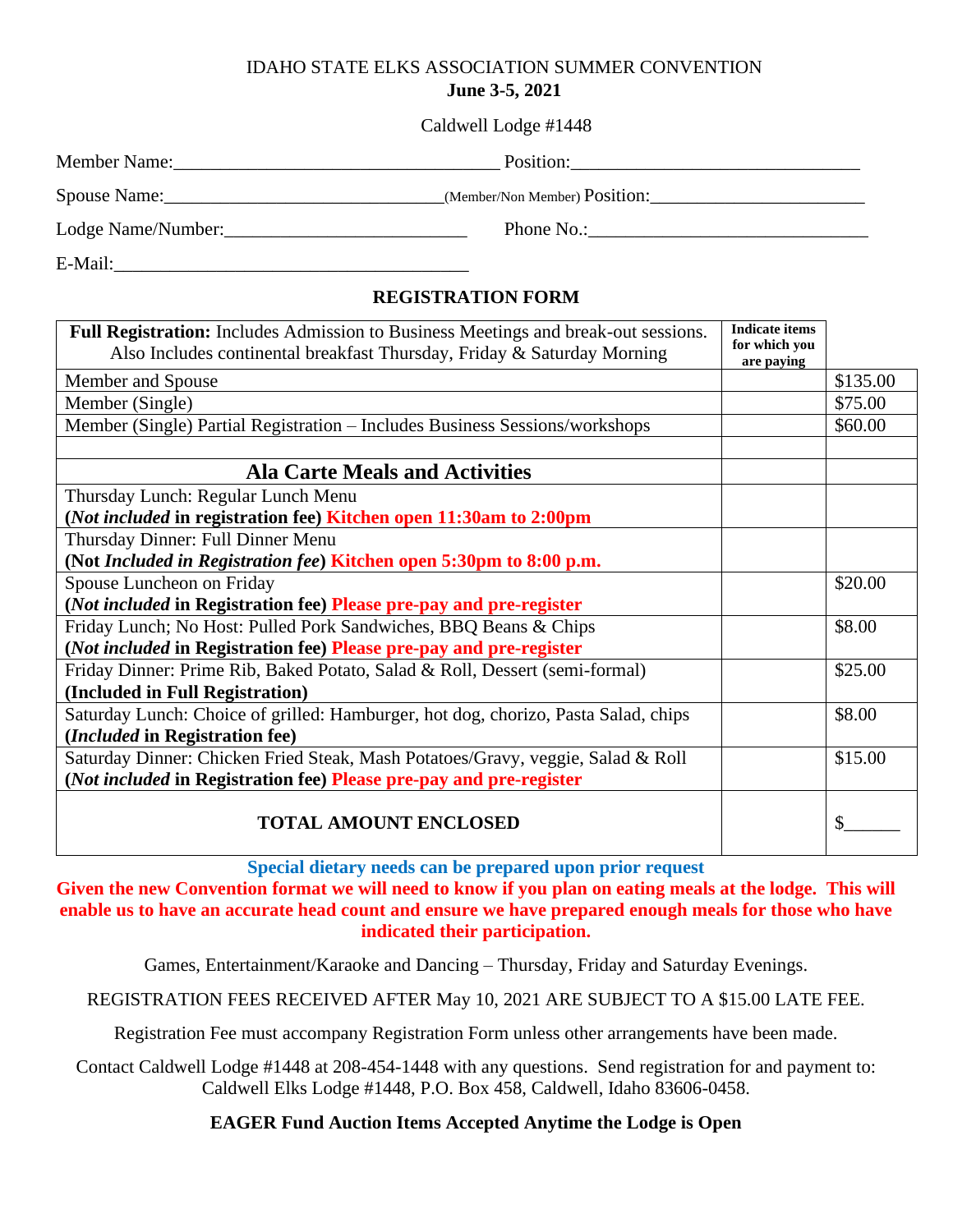# **CANCELLATION POLICY**

Cancellations prior to May 14, 2021 will receive a full refund; Cancellations received after May 14, 2021, will receive a partial refund of the meeting registration fee (\$60.00).

A 6% fee will be charged to all credit card transactions.

### **Meeting Rooms Available Upon Request.**

| THURSDAY, June 3, 2021        |                      |                                                                 |  |
|-------------------------------|----------------------|-----------------------------------------------------------------|--|
| $2:00$ p.m. to Closing        |                      | Courtesy Cars Available to/from Hotels                          |  |
|                               |                      |                                                                 |  |
| 11:00 a.m.                    |                      | Social Quarters/ Lounge Open                                    |  |
| 11:30 a.m.                    |                      | Presentation for Enrique "Kiki" Camarena award                  |  |
| Noon to 8:00 p.m.             | Lobby                | Registration at the Lodge                                       |  |
| 2:00 p.m. to 8:00 p.m.        |                      | Meeting Rooms Available by Appointment                          |  |
| 4:00 p.m. until Complete      | <b>Westcott Room</b> | BOD Meeting with Mr. True and Mr. Mills                         |  |
| 5:00 p.m. to 6:00 p.m.        | Dining Room          | <b>Teal Stahl Outgoing President Party</b>                      |  |
| 5:00 p.m.                     | Card Room            | <b>EAGER Silent Auction Opens</b>                               |  |
| 6:00 p.m. to 8:00 p.m.        | Dining Room          | No Host Dinner (Regular Full Dinner Menu)                       |  |
| 7:00 p.m. Until Complete      | Meyers Room          | <b>State Financial Review Meeting</b>                           |  |
| 7:00 p.m. to Close            |                      | Social and Entertainment                                        |  |
| 8:00 p.m.                     | <b>TBA</b>           | Membership +1 Function                                          |  |
| $9:00$ p.m.                   |                      | 11:00 O'Clock Toast by ISEA President Teal Stahl                |  |
| FRIDAY, June 4, 2021          |                      |                                                                 |  |
| 6:30 a.m. to Close            |                      | Courtesy Cars Available to/from Hotels                          |  |
| 6:30 a.m. to 7:30 a.m.        | <b>Westcott Room</b> | <b>Convention Sites Committee Meeting</b>                       |  |
| 7:30 a.m. to 5:00 p.m.        | Lobby                | Registration at the Lodge                                       |  |
| 7:00 a.m. to 8:00 a.m.        | Dining Room          | Coffee, Juice, Rolls in the Lounge                              |  |
| 7:00 a.m. to Close            | Card Room            | <b>EAGER Fund Silent Auction Open</b>                           |  |
| 8:00 a.m. to 8:45 a.m.        | Lodge Room           | Opening Introductions, Early Bird Drawing, etc.                 |  |
| 9:00 a.m. to 9:50 a.m.        | Lodge Room           | Session 1 FRS Update, Insurance Changes, etc. (All Elks Attend) |  |
| 10:00 a.m. to Close           |                      | Social Quarters/Lounge Open                                     |  |
| 10:00 a.m. to 10:50 a.m.      | Lodge Room           | Session 2 Elks Website and Social Sharables (All Elks Attend)   |  |
| 11:00 a.m. to 11:50 a.m.      | Lodge Room           | Session 3 Membership Updates, Changes, Retention (All Elks      |  |
|                               |                      | Attend)                                                         |  |
| 11:30 a.m. to 2:30 p.m.       | Kindred Winery       | Ladies Luncheon                                                 |  |
| 11:45 a.m. to 1:00 p.m.       | <b>Westcott Room</b> | Past State President Lunch                                      |  |
| 12:00 p.m. to 1:00 p.m.       | Dining Room          | No Host Lunch in Dining Room                                    |  |
| 1:00 p.m. to 3:00 p.m.        | Lodge Room           | <b>Business Session (Mandatory)</b>                             |  |
| 3:00 p.m. to 4:00 p.m.        | Lodge Room           | Grand Lodge/National Convention Attendee Meeting                |  |
| 4:00 p.m. to 5:00 p.m.        | Meyers Room          | Secretaries/FRS/Billing System                                  |  |
| 4:00 p.m. to 5:30 p.m.        | Westcott Room        | 11 O'Clock Toast Contest                                        |  |
| 5:00 p.m. to 6:30 p.m.        | Outside              | Keith & Amy Mills EAGER Pin/Fund Gathering                      |  |
| 6:30 p.m. to 8:00 p.m.        | Lodge Room/          | Dinner (Semi Formal Clothing)                                   |  |
|                               | Dining Room          |                                                                 |  |
| 8:00 p.m. until Complete      | Lodge Room           | Live Auction for EAGER Fund                                     |  |
| 8:30 p.m. to Closing          | Lodge Room           | Karaoke                                                         |  |
| 11:00 p.m.                    |                      | 11:00 O'Clock Toast - Winner of 11 O'Clock Contest              |  |
| <b>SATURDAY, June 5, 2021</b> |                      |                                                                 |  |
| 6:30 a.m. to 2:30 p.m.        |                      | Courtesy Cars Available to/from Hotels                          |  |
| 7:30 a.m. to 11:30 a.m.       | Lobby                | Registration at the Lodge                                       |  |
| 7:00 a.m. to 8:00 a.m.        | Dining Room          | Coffee, Juice, Rolls in the Lounge                              |  |
| 8:00 a.m. to 8:30 a.m.        | Lodge Room           | Business Session/Wrap Up, Early Bird (All Elks Attend)          |  |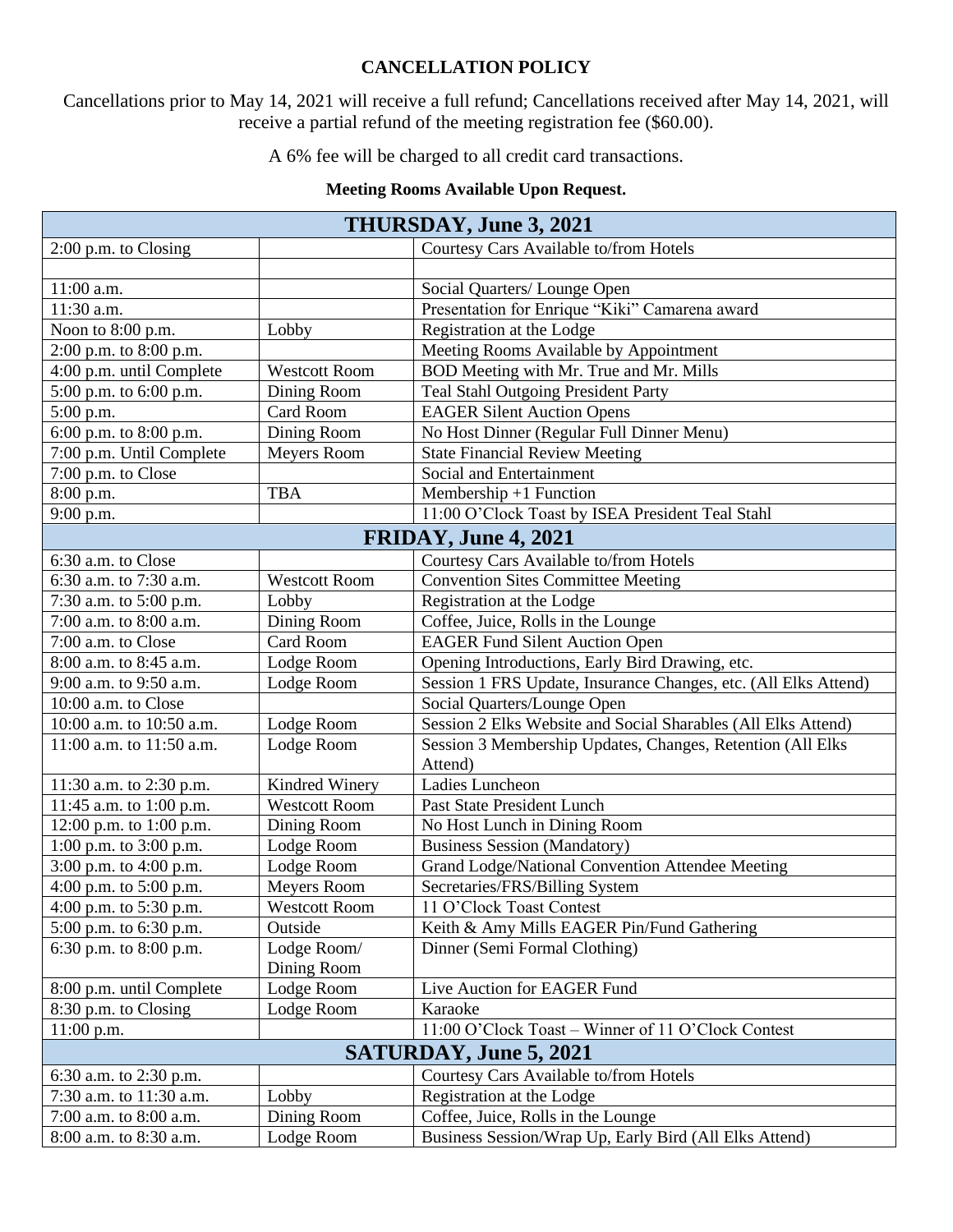| $8:30$ a.m. to $11:00$ a.m. | Lodge Room   | Open Session IER Presentation, GER and State Sponsor |
|-----------------------------|--------------|------------------------------------------------------|
|                             |              | Comments, Memorial, Installation of Officers.        |
| 30 min after open session   | Card Room    | <b>EAGER Fund Silent Auction closes</b>              |
| $10:00$ a.m. to Close       |              | Social Quarters/Lounge Open                          |
| 11:00 a.m. to 1:00 p.m.     | Outside      | Chuck Roberts State President Party and Lunch        |
| 1:00 p.m. to 2:00 p.m.      | Meyers Room  | Lodge specific secretary issues                      |
| 1:00 p.m. to $3:00$ p.m.    | Lodge Room   | Grant Workshop                                       |
| 5:30 p.m. to 7:30 p.m.      | Dining Room/ | No Host Dinner (Casual Dress)                        |
|                             | Lodge Room   |                                                      |
| $7:00$ p.m. to Close        |              | Social and Entertainment                             |
| 11:00 O'Clock Toast         |              | 11:00 O'Clock Toast given by New I.S.E.A. President  |

Courtesy Cars Printed Convention Program Continental Breakfast – Members (7:00 AM – 8:00 AM Friday and Saturday)

## LOUNGE PRICE'S

BEER:

Can or Bottle \$3.00 Draft \$2.50 (add \$0.25 for red beer) Imports \$3.50 and up

LIQUOR:

Well \$3.25 and up Call \$3.50 and up Wine \$4.00 and up

There are 8 RV spaces at Caldwell Lodge (call 208-283-3929 for availability), with a \$25.00 per night suggested donation (no dumping site available).

Caldwell Campground and RV Park 21830 Town Circle #34, Caldwell Idaho 83607, I-84 at Exit 26. Phone 208-454-0279. Full Hook up rate is \$27.00 per night. (This park is within 2 miles of the Exit to the Lodge.